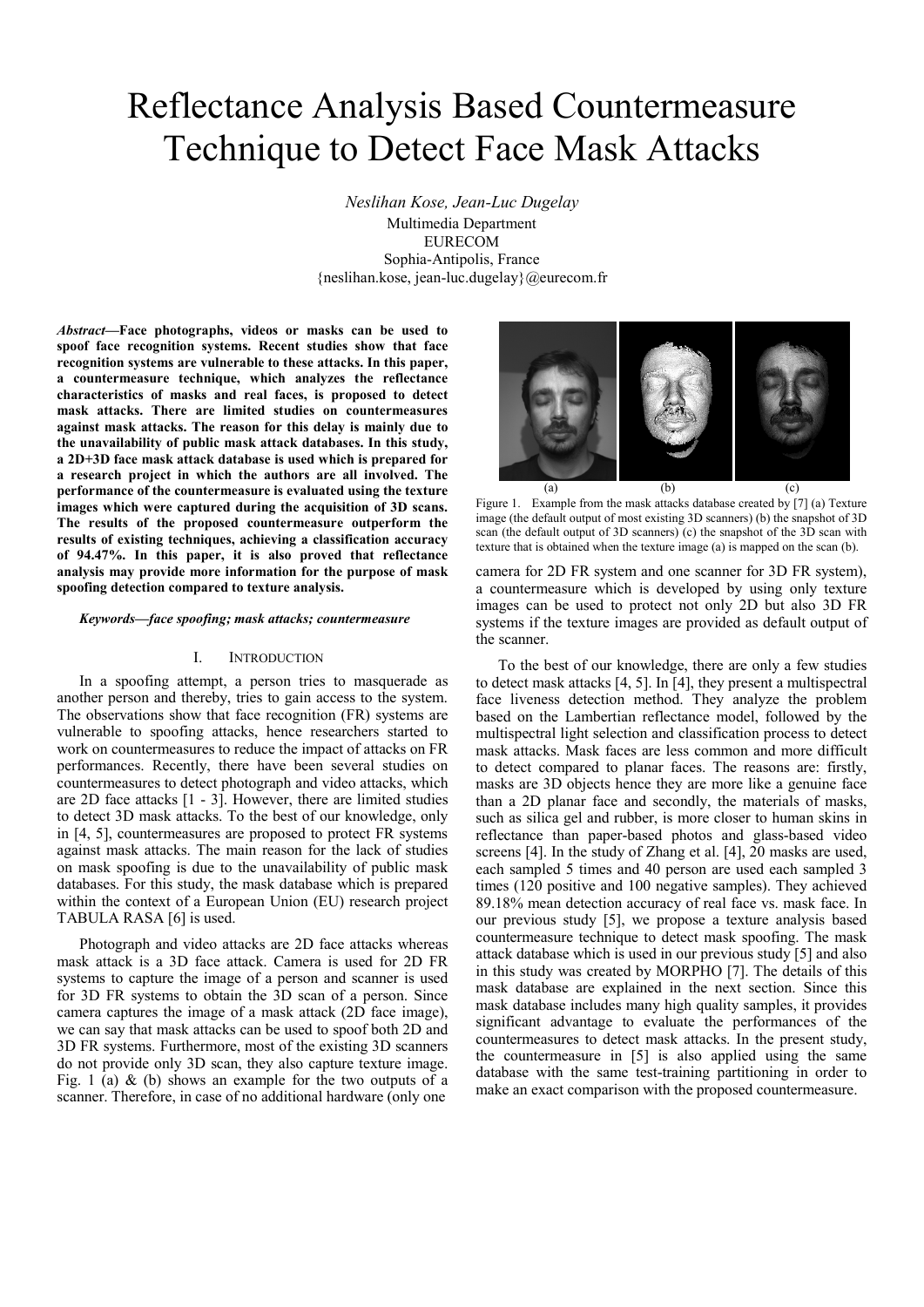

Figure 2. Example from the mask database which is created by [7] (a) The real face with texture and without texture after preprocessing (filling holes, removing spikes, smoothing and cropping) (b) The mask of the same person with texture and without texture after preprocessing.

In [5], we analyze the texture characteristics of masks and real faces, whereas in this study, we analyze the reflectance characteristics of masks and real faces to detect mask spoofing. The countermeasure in [5] is applied on both the texture images (the default outputs of the scanner used by [7] while creating the mask database, e.g. texture images in Fig. 2) and the range images, separately, whereas in the present study, the proposed countermeasure is a reflectance analysis based technique, this is why it is applied only on the texture images to detect mask spoofing.

The proposed countermeasure does not need any extra hardware and user collaboration. The technique relies on a single image and is easy to implement.

The novelties of our study can be listed as follows:

The proposed countermeasure technique is based on reflectance analysis to detect mask attacks. This study is one of the few countermeasure studies against mask attacks and is advantageous in terms of the computational cost, and in terms of performances compared to the other studies [4, 5].

• Existing 3D scanners provide also texture images. In this study we apply the countermeasure on the texture images. Therefore, in case the proposed countermeasure is successful on texture images, it can be used to protect both 2D and 3D FR systems against mask attacks.

The performance of the countermeasure is compared with the performance of an existing countermeasure [5] in this paper. Both techniques use the same mask database with the same test-training partitioning hence a comparison between the countermeasures is possible.

In [5], it is proved that the texture characteristics of masks and real faces are different. In this paper, it is proved that their reflectance characteristics is also different, thus reflectance analysis provides satisfactory results as a countermeasure to protect FR systems against mask attacks.

The paper is organized as follows: Section II gives brief information on the mask database which is used in this study. Section III explains the proposed countermeasure technique. Section IV shows the experiments and results. Finally, conclusions are provided in Section V.

## II. THE MASK DATABASE

A mask is an object normally worn on the face, typically for protection, performance or entertainment. In this study, the impact of mask attacks that are used for spoofing purposes is analyzed.



Figure 3. Example sample for paper mask. In the second column, the mask in the first column is worn on the face. The picture is taken from [8].

There are several ways of mask manufacturing. A mask of a person can be prepared even by using papers (Fig. 3). The mask which is used for 3D face spoofing purposes needs to show very similar 3D face shape characteristics of the target face to be considered as a successful attack. The mask database used in this study was prepared according to this purpose. To obtain similar face shape characteristics of the target person, initially, the scans of the subjects in the mask database were taken by a 3D scanner which uses a structured light technology. Then the 3D mesh was obtained for each subject, which is the projection of the acquisition into a 3D model. In the final step, each 3D model was sent to the 3D printer and masks were manufactured by Sculpteo 3D Printing [9].

In the mask database, 20 subjects appear in total. The masks are manufactured for only 16 of these subjects. In this database, these 16 subjects appear with both their own mask and also with masks of other people. The remaining 4 subjects appear with masks of the other 16 subjects. For each subject, average 10 scans are taken for the original person (real accesses) and average 10 scans are taken for the person who wears either his/her own mask or masks of other subjects that appear in the same database (mask attack accesses). Some samples had to be removed in the mask database due to their improper scans. Finally, in the present study 200 real accesses and 198 mask attack accesses are used for the evaluations.

The mask database is a 2D+3D database. Therefore, for the sake of clarity, the database of real faces in 2D and 3D will be referred as DB-r2 (texture images) and DB-r3 (3D scans) while the database of mask attacks will be referred as DB-m2 and DB-m3 in the rest of this paper. Fig. 2 shows one example from this mask database for a real face and the corresponding mask attack.

# III. REFLECTANCE ANALYSIS BASED COUNTERMEASURE **TECHNIQUE**

In this part, initially, we explain how a gray-level image can be decomposed into reflectance and illumination components using the variational retinex algorithm [10]. Next, the classification technique, which uses reflectance components as input, is explained for the purpose of detecting mask spoofing.

# *A. The Variational Retinex Algorithm*

In order to decompose an image into reflectance and illumination components, the variational retinex algorithm explained in the study of Nizar [10] is used, in which it is stated that they examine the variational retinex algorithm proposed by R. Kimmel, D. Shaked, and M. Elad from Hewlett-Packard Laboratories – Israel.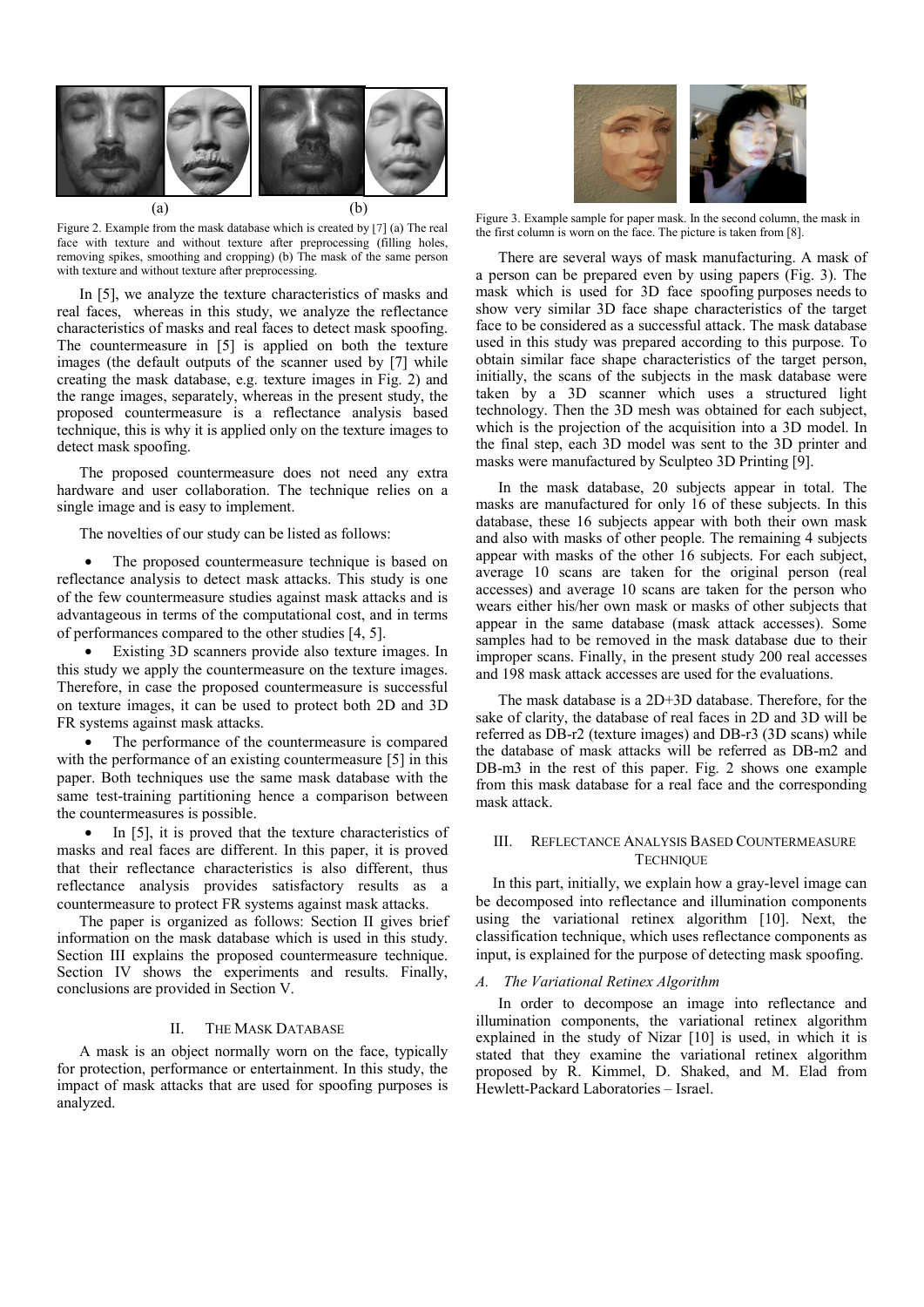

Figure 4. Illustration for the image decomposition. This figure is taken from [10].

According to the study of Nizar [10], our vision ensures that the perceived color of objects remains relatively constant under varying illumination conditions, and this helps us to identify objects. Physics say applying red light on a green apple is not the same as applying white light on the same green apple. In reality, however, we attempt to see the same color, regardless of the applied light. This physical illusion effect is known as the retinex effect.

An image can be considered as a two dimensional function *S(x, y)*, where every point *(x, y)* in the domain is equivalent to a pixel on the image. The value of the function  $S = S(x, y)$ represents the intensity of the light at the pixel  $(x, y)$ . As it is mentioned in [10], since images are generated from physical processes, the intensity *S* is proportional to the energy radiated by the source. As a consequence,  $S(x, y)$  must be nonzero and finite ( $0 \leq S(x, y) \leq \infty$ ).

Furthermore, the intensity S may be characterized by two components as shown in Fig. 4 which are;

the amount of source illumination falling on the object, the illumination component  $L(x, y)$ .

- the amount of illumination reflected by the object, the reflectance component *R (x, y).*

 $S(x, y)$  is computed using the illumination and reflectance components as shown in Eq. (1).

$$
S(x, y) = L(x, y) \times R(x, y)
$$
 (1)

where  $0 \le L(x, y) \le \infty$  and  $0 \le R(x, y) \le I$ . The reflectance image  $R$  is bounded by 0 (total absorption) and 1 (total reflectance). From these two inequalities, it is clear that  $L(x, y)$  $> S(x, y) > 0$ . In this paper, we use the reflectance component  $R(x, y)$  for the classification of masks and real faces.

In [10], it is stated that if images are assumed to be composed of illumination and reflectance components, generating the retinex effect means being able to separate one component from another. There are several retinex algorithms such as the random walk algorithm, the homomorphic filtering algorithm, the poisson algorithm and the variational retinex algorithm which are explained in [10] briefly. In this study, the variational retinex algorithm is selected to be used to obtain the reflectance component of images which will be used as input by the classifier in the next step of the proposed countermeasure to detect mask spoofing.

In the variational retinex algorithm, the concept of minimizing the energy of a given system is used. For a given image, an energy function is designed and aim is to minimize this energy function. Minimizing energy functions often includes solving partial differential equations. More specifically, we often deal with certain type of equations called: Euler-Lagrange differential equations. As explained in [10], in the Euler-Lagrange problem, we usually have a continuous real-valued function  $y = f(x)$  with continuous derivative  $y' = df / dx$ . Considering *x*, *y*, and *y'* as three independent variables, we define a new function *g (x, y, y')*. Using this new function, the energy function is defined as:  $E =$ *∫ g(x, y, y') dx* . As it is explained in [10], the energy function *E* has a minimal value if Euler-Lagrange equation:

$$
\frac{\partial g}{\partial y} - \frac{\partial}{\partial x} \left( \frac{\partial g}{\partial y'} \right) = 0 \tag{2}
$$

is satisfied. The left hand side of this equation is denoted as ∇*E*. Here *f* is introduced as function of one independent variable *x*, the same concept is applied when  $f$  is function of  $n$ independent variables:  $x_1, x_2, \ldots, x_n$ . In particular, when  $u = f$  $(x, y)$ , function of two independent variables *x*, and *y*, Euler-Lagrange equation becomes:

$$
\nabla E = \frac{\partial g}{\partial u} - \frac{\partial}{\partial x} \left( \frac{\partial g}{\partial u} \right) - \frac{\partial}{\partial y} \left( \frac{\partial g}{\partial u} \right) = 0
$$
 (3)

A first step taken by most algorithms in such kind of problems is the conversion to the logarithmic domain by *s=log*   $(S+1)$ ,  $l=log(L+1)$ , and  $r=log(R+1)$ . In the logarithmic domain the relation between these three images becomes:  $s=l+r$ . Since logarithmic function is monotone increasing, the inequality  $l \geq s \geq 0$  still holds. In this study, the problem is also analyzed in the logarithmic domain. As it is explained in [10], the variational retinex algorithm is based on three basic assumptions:

1. The illumination image *l* is spatially smooth. This means the algorithm tries to minimize  $\int |\nabla l|^2 dxdy$ .

2. The reflectance image *r* is also spatially smooth. This means the algorithm tries to minimize *∫|*∇*(l-s)|<sup>2</sup> dxdy*, *the norm of the gradient of the reflectance r*.

3. We already discussed that  $l \geq s$ ; the variational retinex algorithm goes beyond this assumption and assumes that the illumination image is close to the intensity image. This means the algorithm tries to minimize  $\int (1-s)^2 dx dy$ , the norm of the *reflectance image r.* 

These three assumptions mentioned above are combined to define our energy function:

$$
E(l) = \int (|\nabla l|^2 + \alpha |l - s|^2 + \beta |\nabla (l - s)|^2) dxdy \tag{4}
$$

where  $\alpha$  and  $\beta$  are positive constants. Since *S* is the given image, *s* here is constant. The integrand is our function

$$
g(l, k, ly) = |\nabla l|^2 + \alpha |l - s|^2 + \beta |\nabla (l - s)|^2
$$
\n
$$
= (l_x^2 + l_y^2) + \alpha (l - s)^2 + \beta ((l_x - s_x)^2 + (l_y - s_y)^2)
$$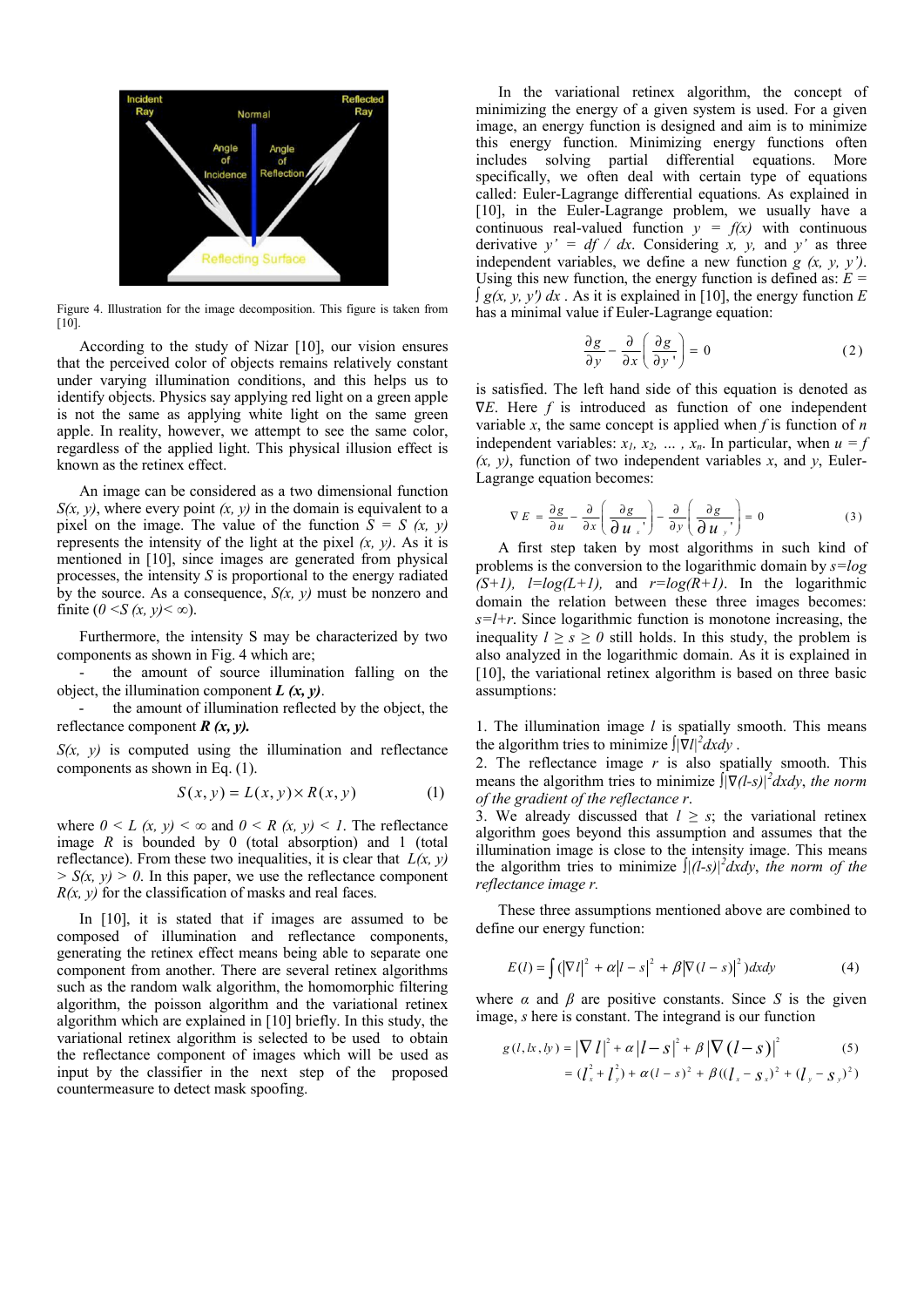Euler-Lagrange equation becomes:

$$
\nabla E = \frac{\partial g}{\partial l} - \frac{\partial}{\partial x} \left( \frac{\partial g}{\partial l_x} \right) - \frac{\partial}{\partial y} \left( \frac{\partial g}{\partial l_y} \right)
$$
(6)  
=  $2\alpha (l - s) - \frac{\partial}{\partial x} (2l_x + 2\beta (l_x - s_x)) - \frac{\partial}{\partial y} (2l_y + 2\beta (l_y - s_y))$   
=  $2\alpha (l - s) - 2l_{xx} - 2\beta (l_{xx} - s_{xx}) - 2l_{yy} - 2\beta (l_{yy} - s_{yy})$   
=  $2[\alpha (l - s) - \nabla l - \beta \nabla (l - s)]$   
= 0

which means  $\alpha(l-s) - \nabla l - \beta \nabla (l-s) = 0$ . To solve this equation, the idea of the steepest descent is applied with an auxiliary variable *t* as explained in [10]:

$$
\frac{dl}{dt} = -\nabla E = \nabla l + \beta \nabla (l - s) - \alpha (l - s) \quad (7)
$$

The variational retinex algorithm uses this equation to estimate the illumination image *l*. The inequality  $l \geq s \geq 0$  must always be satisfied. Finally, the initial value of *l* is taken as the image *s*. After *l* is computed, *r* can be computed from  $r = s - l$ . Finally the reflectance component *R* is evaluated from  $R = e^{r}$ and the illumination component *L* is evaluated from  $L = e^l$ .

In our experiments, we used the values 0.0001 and 0.1 for *α* and *β*, respectively, as suggested in the study of Nizar [10].

# *B. The Classification*

 $\Omega$ 

0.75

 $\Omega$ 

0.8

**Reflectance**

Reflectance

 $\Omega$ 

0.95

1

Before applying the variational retinex algorithm to decompose the image into illumination and reflectance components, all images are resized to 64×64 normalized pixel image. In [5], we also used this parameter  $(64\times64)$  to reshape the images this is why we preferred to use the same parameter in this study for comparison purposes. Next illumination and reflectance components are extracted with the variational retinex algorithm, which are also in the same size of  $64\times64$ pixel image. The reflectance and the illumination components of a real face and corresponding mask attack are shown in Fig. 5.

After obtaining the reflectance component, which is in the



Figure 5. Example from the mask database which is created by [7] (a) The real face with texture, the normalized reflectance image and the illumination image of the real face (b) Same images for the mask of the same person.

size of [64 64], we reshape the R component as an array of size [1 4096],  $(64 \times 64 = 4096)$ , which is our feature vector for the classification. Our observations on the reflectance components of masks and real faces reveal that the reflectance is more for mask samples compared to the real face samples especially at some specific regions of the face. We know that *R* satisfies the inequality  $0 \le R$   $(x, y) \le I$ .  $R = 0$  means total absorption whereas  $R = 1$  means total reflectance. The first plot in Fig. 6 shows the mean feature vectors extracted from the *R* components of the mask images and real face images, separately, using the training set of the mask database. This plot shows that for the real face images, we observe more features close to 0 compared to the mask images. This proves that the reflection is less especially at some regions of the face for the real face images. We repeat the same test this time using the test set of the mask database and the results are shown in the second plot of Fig. 6. The test is repeated using the test set since the test and training sets of the mask database are nonoverlapping and thus it helps us to make our observation more definite. In the second plot of Fig. 6, different images are used, however similar result to the first plot is obtained. Again the reflectance characteristics of masks and real faces are observed to be different especially at some specific regions of the face.

Based on our observation related to different reflectance characteristics of masks and real faces, we decided to use these feature vectors of length 4096 extracted from the reflectance



Figure 6. The mean feature vectors extracted from the reflectance component of real face images and mask face images, separately, on the same plot. The first plot shows the results using the training set and the second plot shows the results using the test set.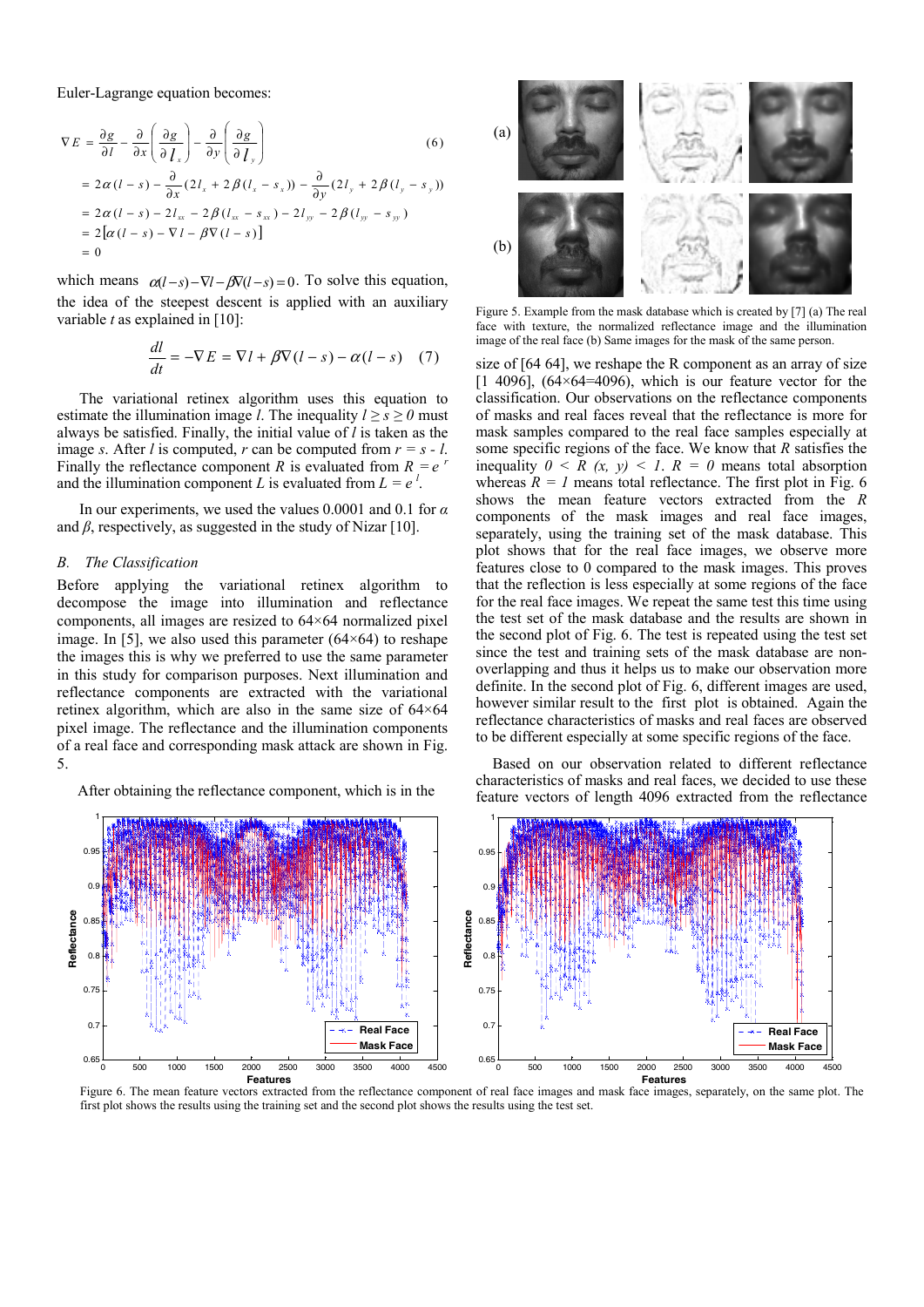component of each image as input for our classifier. Finally, linear support vector machine (SVM) classifier [11] is applied.

## IV. EXPERIMENTS AND RESULTS

The advantages of the proposed countermeasure can be listed as: easy to implement, robust, does not require user cooperation, computationally fast hence it can be applied in real time, and provides higher performance compared to the existing countermeasures against mask attacks.

For performance evaluation, the mask database which is created by MORPHO [7] is used. Since this is a 2D+3D database, we have both the texture images and the depth maps for the live humans and their masks.

While creating the mask database, the masks and the real faces are with close eyes. Furthermore, the real subjects and the subjects wearing masks look like a static as much as possible by minimizing the movements. Eventually, all eye movements and any facial movements are removed, which makes the spoofing detection problem more challenging.

As mentioned before, in the mask database, 20 subjects appear in total. The masks are manufactured for only 16 of these subjects. Initially, DB-r and DB-m are partitioned in nonoverlapping training and test datasets. For DB-r, this is done by randomly selecting 8 subjects out of 16 subjects whose masks are manufactured and by randomly selecting 2 subjects out of 4 subjects whose masks are not manufactured. The samples of selected subjects are assigned to the test set of DB-r, while the rest is used for the training set of DB-r. For DB-m, the mask attack accesses to the corresponding identities in the test set of DB-r are involved in the test set of DB-m, while the rest is used for the training set of DB-m. Since there is no overlap between the training and the test sets, the spoofing detection problem is more challenging.

The DB-r contains altogether 100 face images of 10 real clients for the training and 100 face images of remaining 10 real clients for the test set. The number of samples in the training and the test sets of DB-m can vary slightly according to the selected subjects for the test and the training sets of DBr. The reason is that the number of subjects whose mask is manufactured is 16 whereas total number of subjects in the database is 20. The test set of DB-m involves the mask attacks to the corresponding identities in the test set of DB- r and the training set of DB-m involves the remaining mask attacks. Since the number of mask attacks to each corresponding identity is not equal in the mask database, we can have different number of samples for the training and the test sets of DB-m according to the selected subjects for the test set of DB-r. In our test-training partitioning, the DB-m contains 99 mask face images for the training and remaining 99 mask face images for the test set.

## *A. Evaluation Results*

Since there are a few studies about countermeasures for the protection of face recognition systems against mask attacks, similar to the our previous study [5], the experiments are done according to the protocols which are used for photograph spoofing detection in studies reported in [12, 13].



Figure 7. Detection performances of the proposed countermeasure and the countermeasure in [5] using the texture images in the mask database.

TABLE I. AREA UNDER CURVE AND BEST ACCURACY RESULTS USING THE PROPOSED COUNTERMEASURE AND THE TECHNIQUE IN [5] ON BOTH DEPTH MAPS AND TEXTURE IMAGES

| <b>Techniques</b>                            | <b>AUC</b> | Accuracy<br>$\frac{1}{2}$ |
|----------------------------------------------|------------|---------------------------|
| Technique in [5]<br><b>On Texture Images</b> | 0.96       | 8945                      |
| Technique in [5]<br><b>On Depth Maps</b>     | 0.92       | 82.91                     |
| <b>The Proposed</b><br>Countermeasure        | 0.97       | 94.47                     |

In [12, 13], the proposed countermeasures are applied to detect photograph attacks whereas in this study and in our previous study [5], the countermeasures are applied to detect mask attacks using the same protocol.

Table I presents our detection accuracy results using the proposed countermeasure and the technique in [5] on both depth maps and texture images, separately, using the same mask database with the same training-test set partitioning. We also report our results in terms of Area under Curve (AUC) as Tan et al. did in their paper [13]. Fig. 7 shows the detection performance of the proposed countermeasure together with the detection performance of the technique in [5] when it is applied on the texture images. We do not report the results of the technique in [5] when it is applied on the range images in Fig. 7 in order to make the comparison just between the countermeasures which use the 2D data (texture images). The proposed countermeasure is able to achieve satisfactory spoofing detection rate, yielding best classification accuracy of 94.47%, false acceptance rate of 10.1% and false rejection rate of 1%.

As mentioned before in the study of Zhang et al. [4], they achieved 89.18% mean detection accuracy of real face vs. mask face. Since the mask databases used in the experiments are different, we cannot make an exact comparison with the technique in [4]. This is why, our results are compared with the results of our previous approach [5] which use the same mask database with the same test and training sets. The results of the proposed countermeasure are better compared to the results of